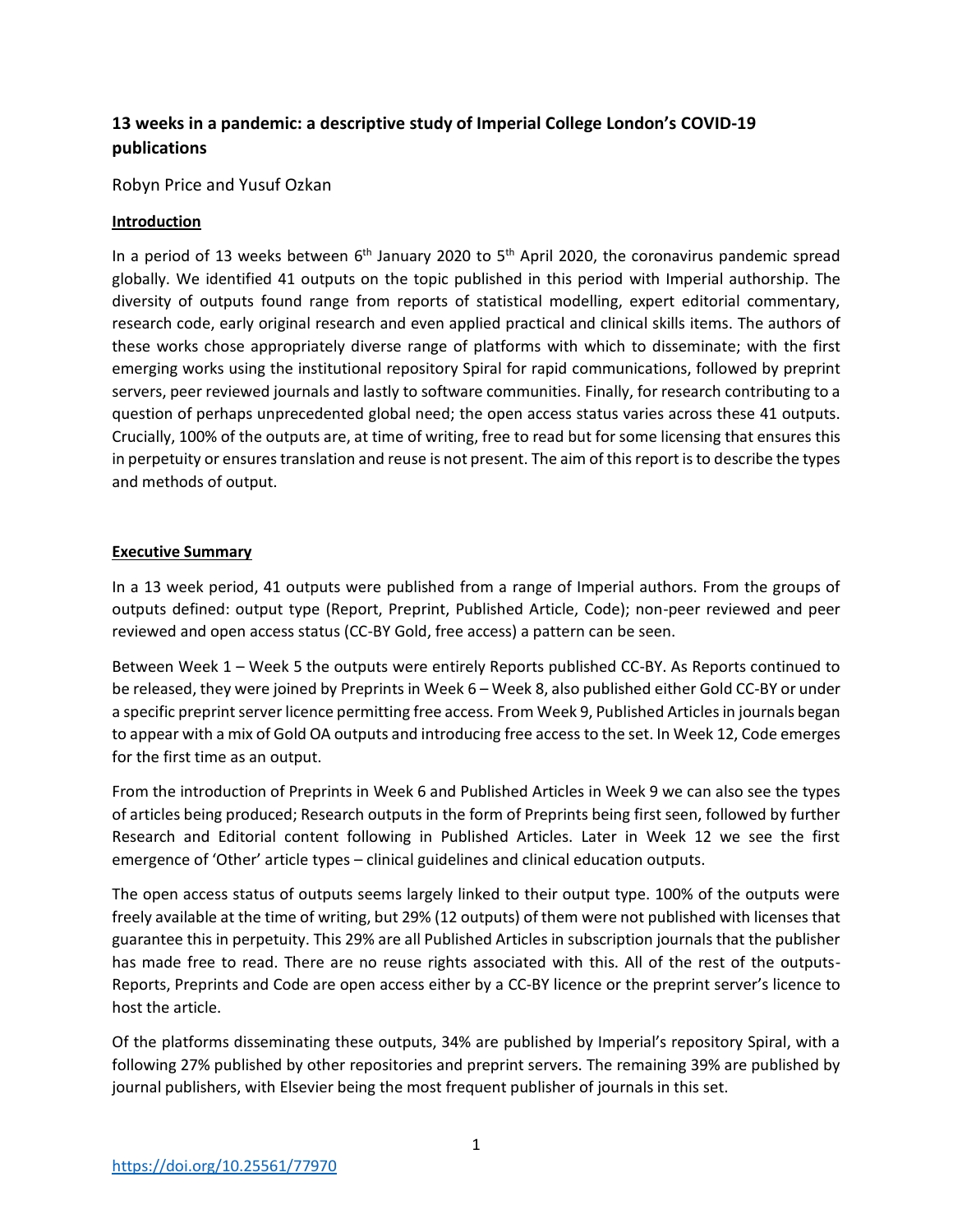#### **Data collection methods**

A search performed on Dimensions for "COVID-19" as a keyword, filtered to "Imperial College London" as an affiliated Research Organisation. Dimensions search results include the term found anywhere in document Full Text. A second search in the Imperial College London CRIS, Symplectic Elements, for the term "COVID-19" in a publication's keyword record or title. 5 publications found in this search were eliminated due to erroneous name based-matching by Symplectic. Both searches were performed on 2<sup>nd</sup> April and again on  $6<sup>th</sup>$  April to add any new outputs. The results of the Dimensions and the Symplectic searches were then combined and deduplicated for outputs existing as both a Preprint and Published Article. In these cases, the output is represented only once in the data as the Preprint entity. Two Published Articles were omitted for this reason. Where multiple versions of the same Preprint were found against the same DOI, the earliest version's publication date has been used. Each publication included in the final dataset was manually verified to have relevance to the COVID-19 search term and to have at least one Imperial co-author, including honorary appointments. Other data fields of Article Type, Source, Publisher and Open Access Status were manually added.

In line with Imperial's commitment to value all types of research outputs, the Imperial College London software repository<sup>1</sup> was also searched for items with a keyword of 'COVID-19'. This produced one code output. A search for the same term on Zenodo returned a second code output identified to have Imperial authorship. Both code outputs are associated with a publication output in the dataset, e.g. are the shared version of code described in an article. As a proxy for 'publication date', the date of public release of the earliest found version of code in the source has been used. We acknowledge that there could be further code or software outputs that could not be identified due to differing authorship identity practices in these creator communities.

Datasets were also searched for using similar techniques described above and none identified.

A total of 41 research outputs published in the period were identified by the search described above.

## **Analysis**

 $\overline{\phantom{a}}$ 

## Rate of daily publication growth by type, excluding Code

As demonstrated in Figure 1, Reports were the earliest identified output type, with the first publication date found to be 17<sup>th</sup> January. Followed by the first Preprint identified 26 days later on 12<sup>th</sup> February; and the first Published Article a following 13 days later on 25<sup>th</sup> February.

<sup>1</sup> https://imperialcollegelondon.github.io/research-software-directory/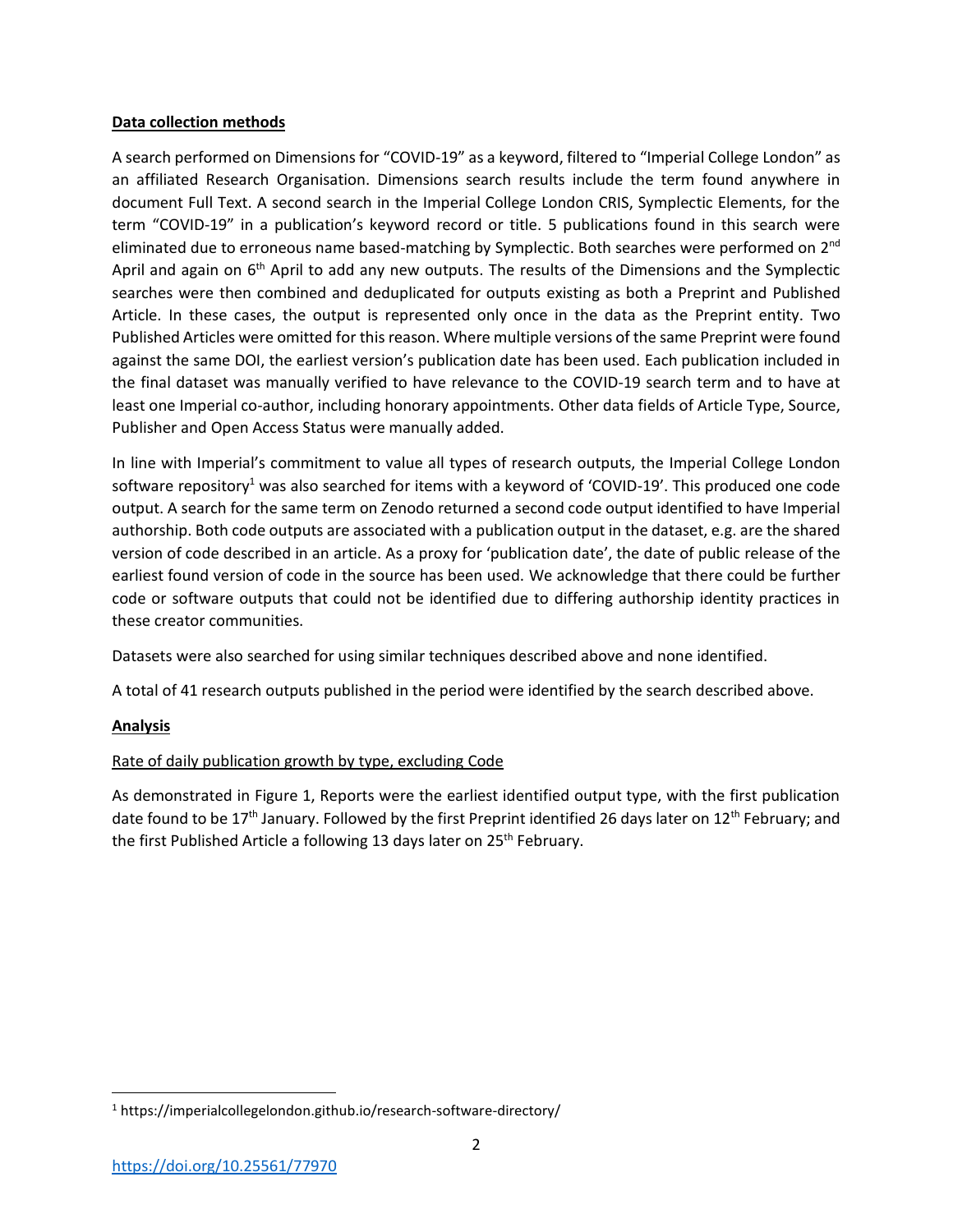

Whilst Published Article was the slowest output type to appear, after the first publication it grows at faster rate than the other types, at a daily growth rate for the entire period of 0.21 in comparison to 0.13 for Preprints and 0.17 for Reports<sup>2</sup>.

*Figure 1: Publication of output types over time (calendar days)*

#### Publication of Code

 $\overline{\phantom{a}}$ 

The creation and deployment of software/code would have been integral to the research carried out in many of the Reports and Published Articles included in this dataset. That the first identified code in the dataset is found on 26<sup>th</sup> March (Week 12) suggests a slower rate of sharing code than their associated publication based outputs.

<sup>2</sup> Calculated as total output / total days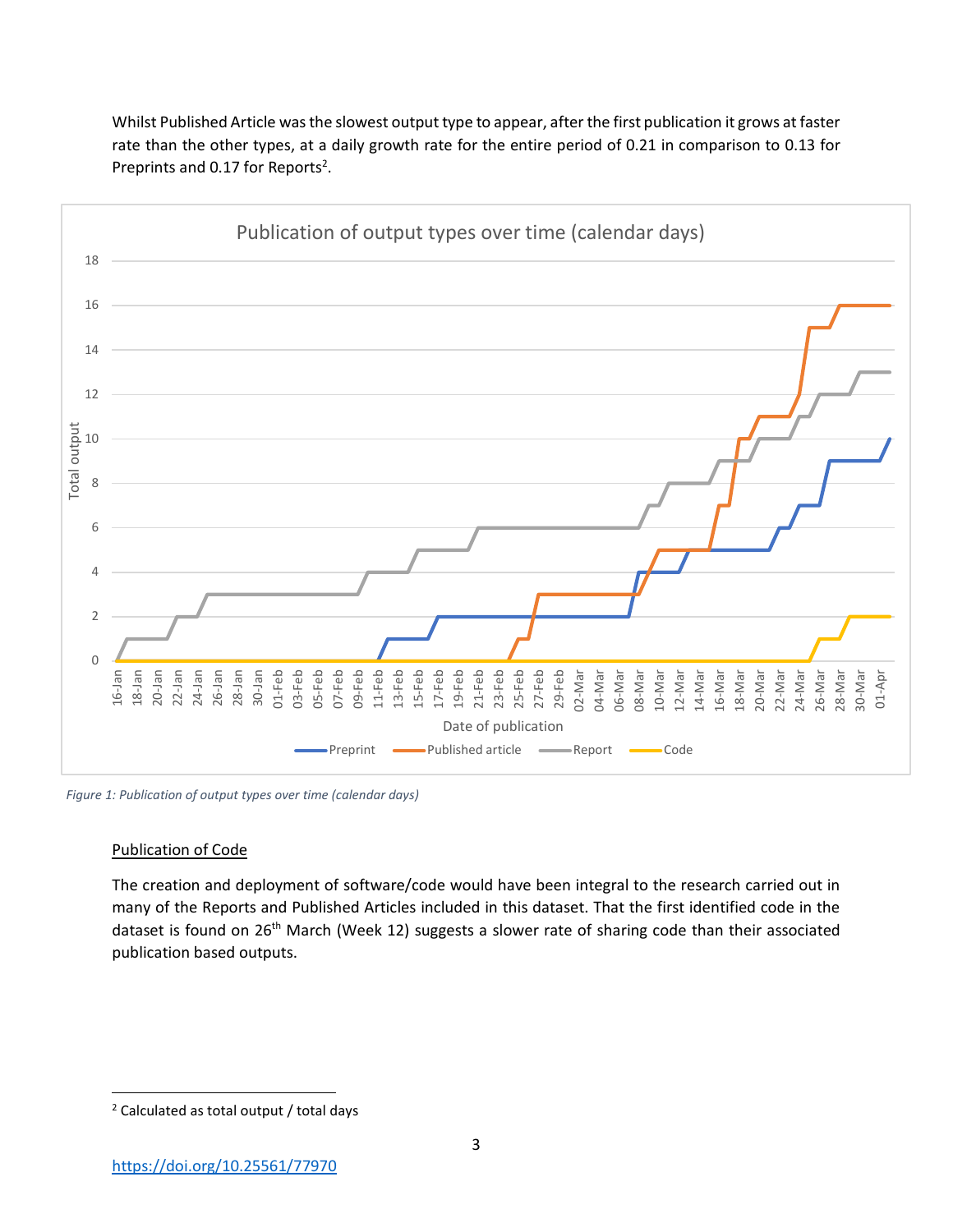#### Publication growth by week, excluding Code

The week time interval has been determined by calendar Monday to Sunday weeks, assuming Week 1 to be the first week of zero activity starting Monday 6<sup>th</sup> January and ending the time period with Week 13, covering the last recorded activity in the set on Thursday 2<sup>nd</sup> April.



*Figure 2 Publication by type over time (weeks)*

Until the first release of a Published Article in Week 8, Reports were released at an average of 2 per week. The dominance of Reports as an output type in the first half of the response period is likely a result of the rapidity of the report publishing workflow developed at Imperial. With this workflow a document can be made available in the institutional repository and assigned a DOI on the same day.

This is naturally in contrast to the longer workflow associated with publication of peer reviewed Published Articles in journals. However, Preprints are also non-peer reviewed content and the first Preprint is not found until Week 6. The platforms that support Preprints offer rapid publication but with a slightly longer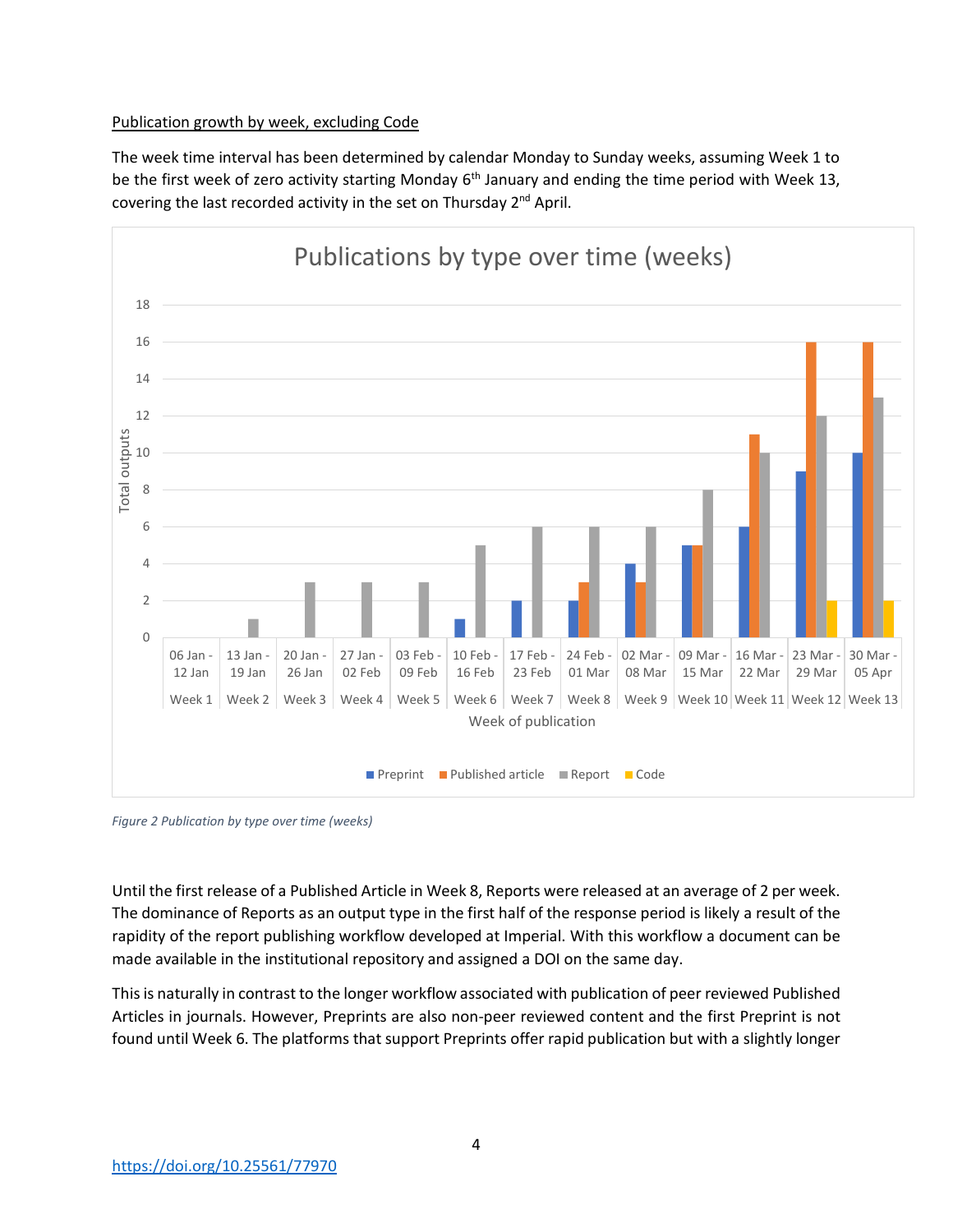expected time between submission and publication, e.g. medRxiv advertises a 4-5 day waiting period<sup>3</sup>. This slightly longer period would account for some moderation, which is not used by the Imperial repository<sup>4</sup>.

Examining the items classified as Reports, all are authored by members of the Imperial College COVID-19 Response Team whilst the Preprint items derive from a variety of Imperial author groups. Since the rapid Report workflow is offered to all Imperial authors, there is no obvious reason why this correlation exists.

#### Peer Reviewed versus Non-Peer Reviewed

To avoid the conflation of Reports and one single author group described above, the outputs can also be grouped as non-peer review and peer reviewed. In the graph below, Reports and Preprints have been grouped together as non-peer review outputs, and so represent the outputs of the Imperial COVID-19 Response Team as well as other Imperial researchers publishing in this area but outside of this organizational group. Peer reviewed refers to Published Articles<sup>5</sup>. Code has been excluded.

In Figure 3 the early dominance of non-peer reviewed outputs over peer reviewed matches what was observed at the output type level with Reports appearing 5 weeks ahead of any other type. In Figure 3





<sup>3</sup> <https://www.medrxiv.org/about/FAQ>

 $\overline{a}$ 

<sup>&</sup>lt;sup>4</sup> Submissions to Imperial's Spiral repository undergo some editorial and administrative checking

<sup>&</sup>lt;sup>5</sup> As detailed in the Data Collection, Published Articles that also existed as Preprints were eliminated from the data, so the true number of Published Articles would be greater than displayed here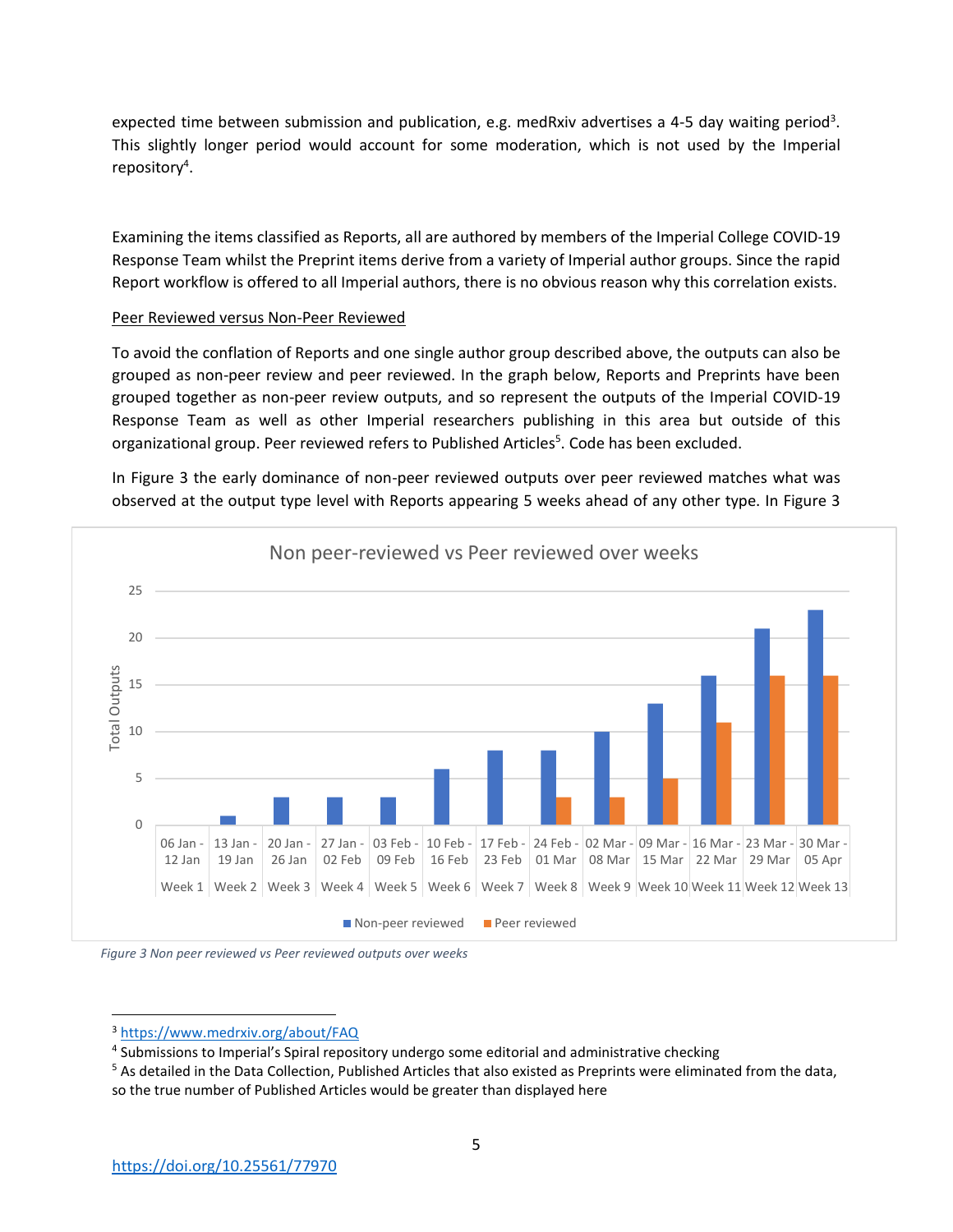non peer review outputs grew at a rate of 1.77 per week over the entire period, in contrast to peer reviewed outputs at 1.23 per week<sup>6</sup>.

#### Article Type

The types of articles within Published Article and Preprint can also be identified. Reports and Code have been excluded from the below analysis.

The most commonly occurring article type is Comment (9 occurrences) followed by Research (7 occurrences).

|                                  | <b>Total</b>   |
|----------------------------------|----------------|
| <b>Article type</b>              | Outputs        |
| Comment                          | 9              |
| <b>Editorial</b>                 | $\overline{2}$ |
| Guidelines                       | 1              |
| Letter                           | 2              |
| <b>News</b>                      | 1              |
| Practice: 10 Minute Consultation | 1              |
| Research                         | 7              |
| Review                           | 3              |
| <b>Grand Total</b>               | 26             |

The article types can then be assigned to the following groups: Editorial (Comment, Editorial, Letter, News); Research (Research); Review (Review); and Other (Practice: 10 Minute Consultation, Guidelines). The rate of publication of each of these types is displayed in Figure 4. Time period commences  $11<sup>th</sup>$ February, the first found date of a Preprint or Published Article.

 $\overline{\phantom{a}}$ 

<sup>6</sup> Calculated as total output / number of weeks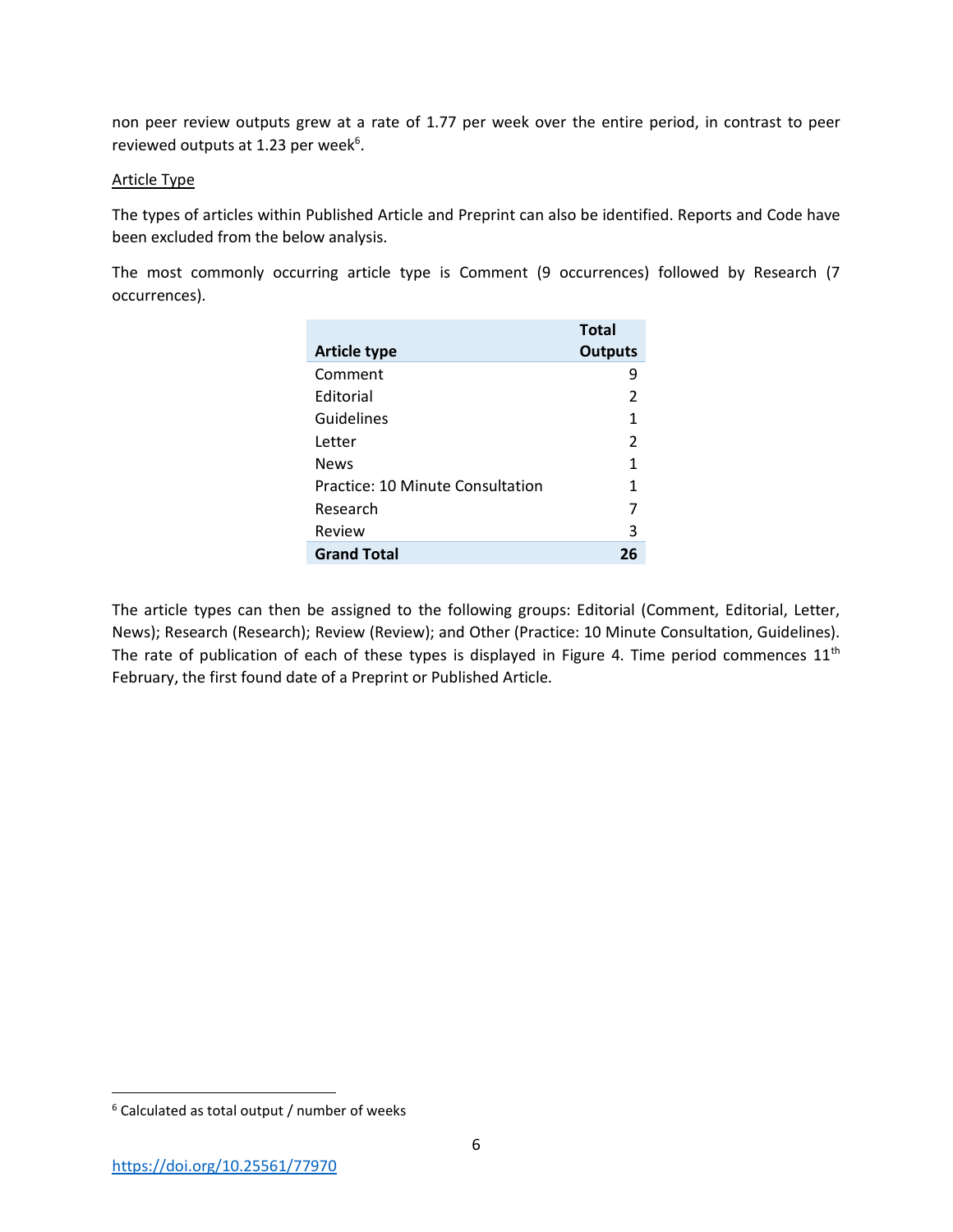

*Figure 4 Article type over time (calendar days)*

Research is the earliest article types found, but surpassed in quantity on 10<sup>th</sup> March by Editorial content. The Other group represents Practice: 10 minute consultation publication found in the BMJ and a set of clinical guidelines. The emergence of these Other types at a slower rate than Research or Editorial is not surprising. To produce a total of 10 different types of articles (including Reports and Code) in this period demonstrates rapid production of diverse outputs.

## Open access by licence status

At the time of writing, 100% of the outputs of all types are free to read. However, only 60% of these are Gold open access<sup>1</sup> (see Figure 5) by licence.

37% are free access, either through the publisher's actions or the licence of the preprint server it has been licenced to. 'Free access: publisher' is the removal of a paywall by publishers to content that either previously were, or at some point in the future could return, behind a subscription or pay-to-view paywall and has no guaranteed reuse rights.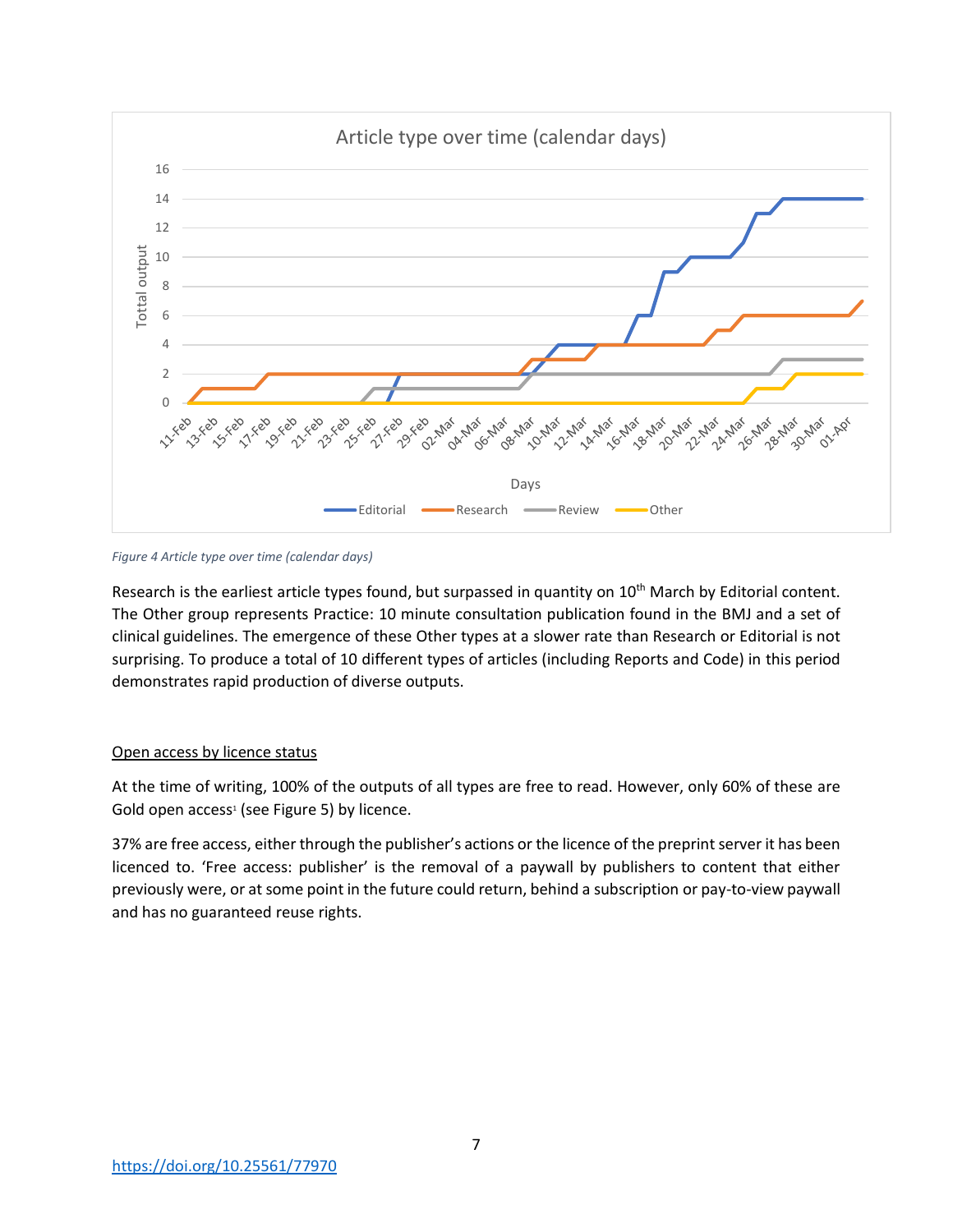

Figure 5 Outputs by Open Access status

As well as a matter of paying or not paying to read the research, the CC BY licence also ensures that research findings and results can be more widely reused by the public, news outlets industry and translations into another language. As demonstrated in Figure 6, 61% of the outputs are published under a CC BY licence that will make clear the permissions for readers on these matters. In contrast, permission is actively required for non-CC BY licensed outputs, relying on communications and decision making for requests that could slow the sharing, reuse and application of this research. However, it should be acknowledged that it is legitimate practice to withhold reuse rights in some cases to help prevent nonpeer reviewed medical research being deployed in a clinical setting.



Figure 6 Outputs by licence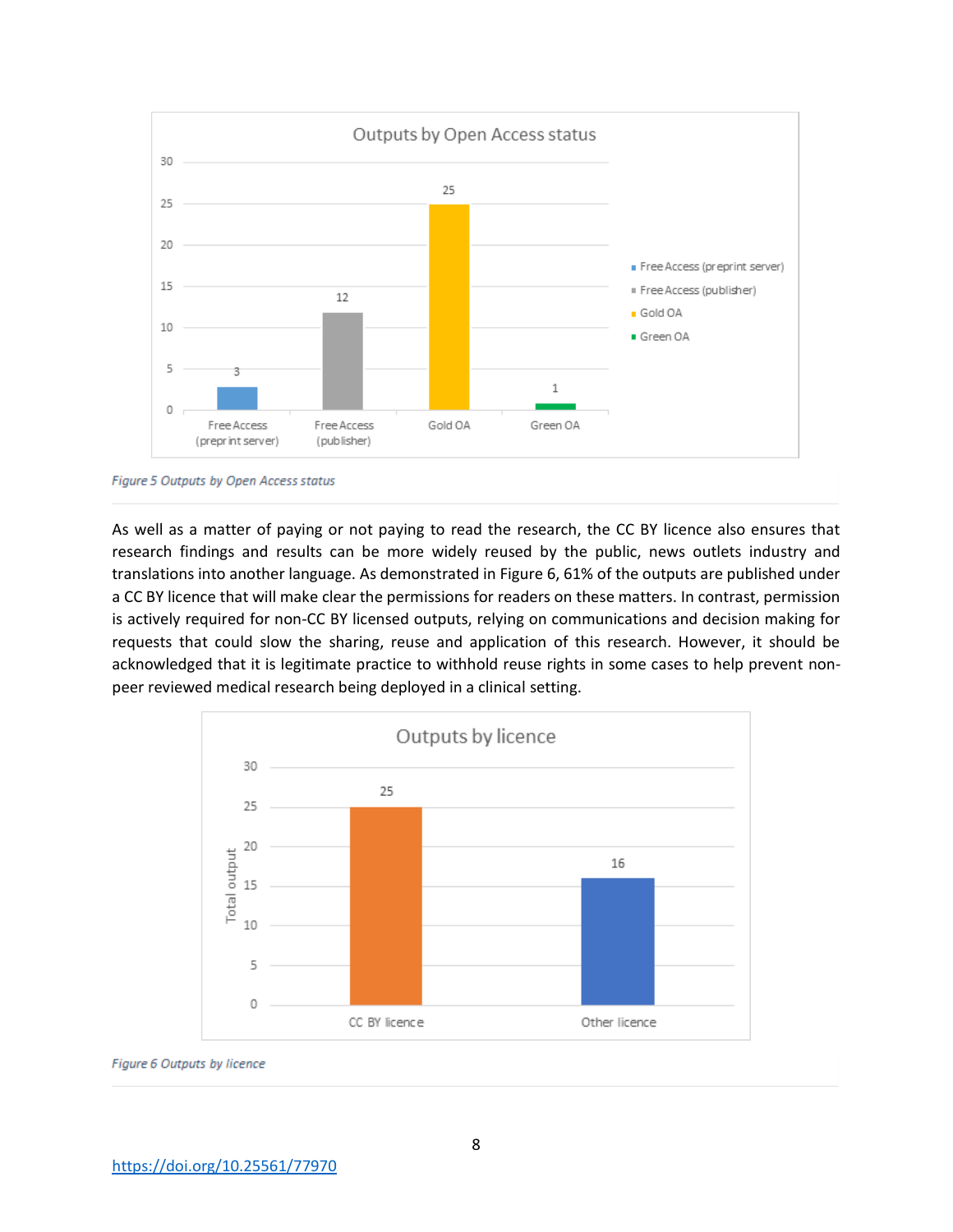#### Daily publication rate by open access status

The simplest definitions of open access and free access have been used to show rate of publication of each in the below Figures. Open access refers to those published under Gold, CC BY licences and the 3 Preprint outputs with their preprint server specific licence. Free access refers to the remaining publications (Published Articles in subscription journals where the publisher had at time of writing, removed the paywall).



Figure 7 Outputs by Open Access type across days

The daily growth rate of open access publications (0.36) is higher than free access research outputs (0.17) for this period<sup>7</sup>. 9 open access research outputs were published within the first 41 days, after which the first free access output was found. This correlates with the article type rate explained above, that the earliest identified outputs in the series, Reports, are all published (Gold) open access.

 $\overline{\phantom{a}}$ 

 $<sup>7</sup>$  Calculated as total output / total days</sup>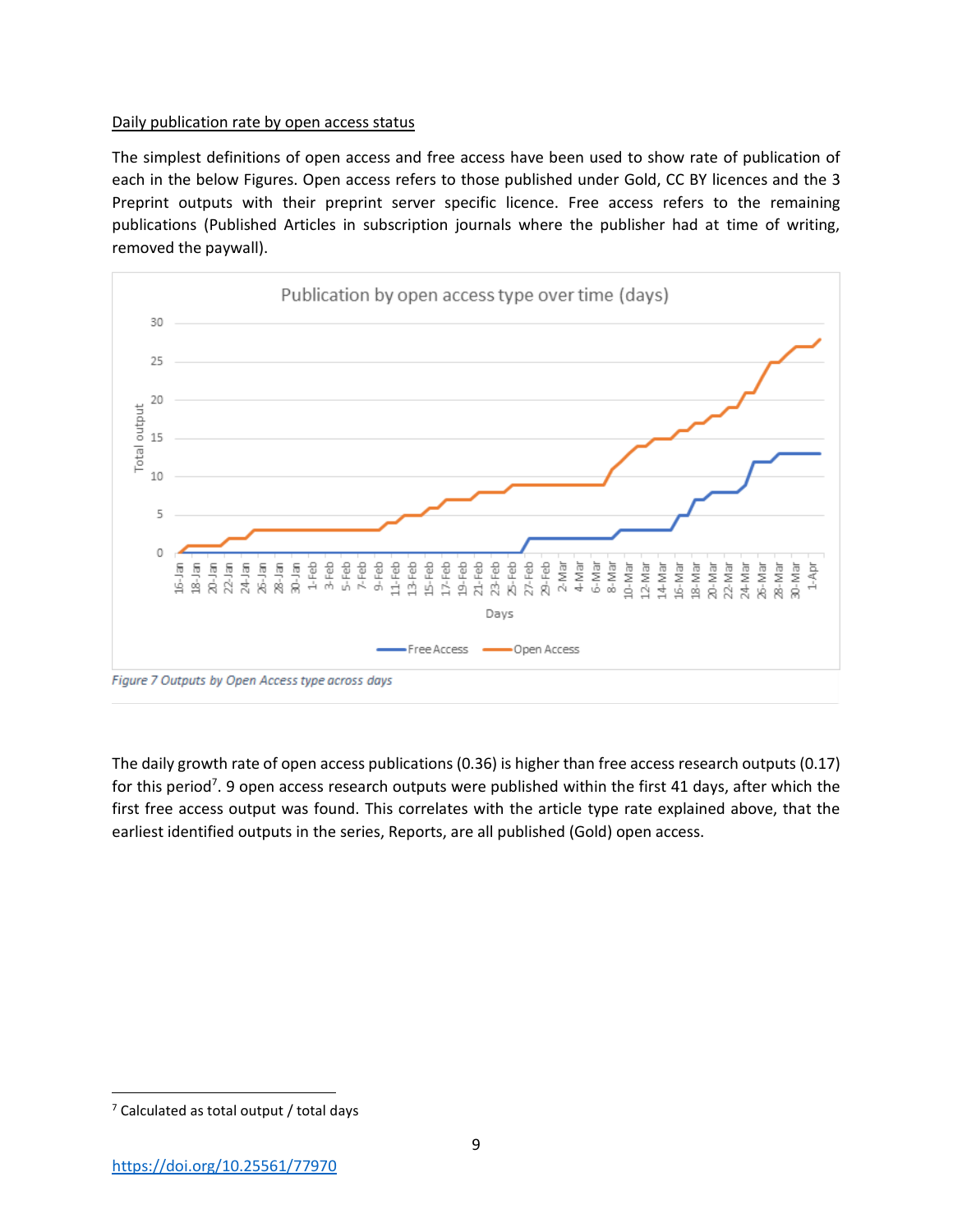Weekly publication rate by open access status



*Figure 8 Publication by open access type over time (weeks)*

The daily and weekly growth rate figures support Open Access as a fast solution in scientific responses to national and global crises. The first open access report was produced and posted on Spiral on 16th January 2020, ahead of Europe experiencing the COVID-19 outbreak. The first free access research article was published on 27<sup>th</sup> February 42 days after the first Open Access article and one week before the first recorded death in the UK<sup>8</sup>.

## Publishers

The outputs can also be seen by publisher, see below Figure 9. In the Figure; repositories and preprints servers are highlighted in blue, and journal publishers in orange.

In total, Imperial College London's repository, Spiral is the most frequent publisher (14 outputs), followed by the commercial journal publisher Elsevier is the most frequent publisher (8 outputs).

 $\overline{\phantom{a}}$ <sup>8</sup> <https://www.bbc.co.uk/news/uk-51759602>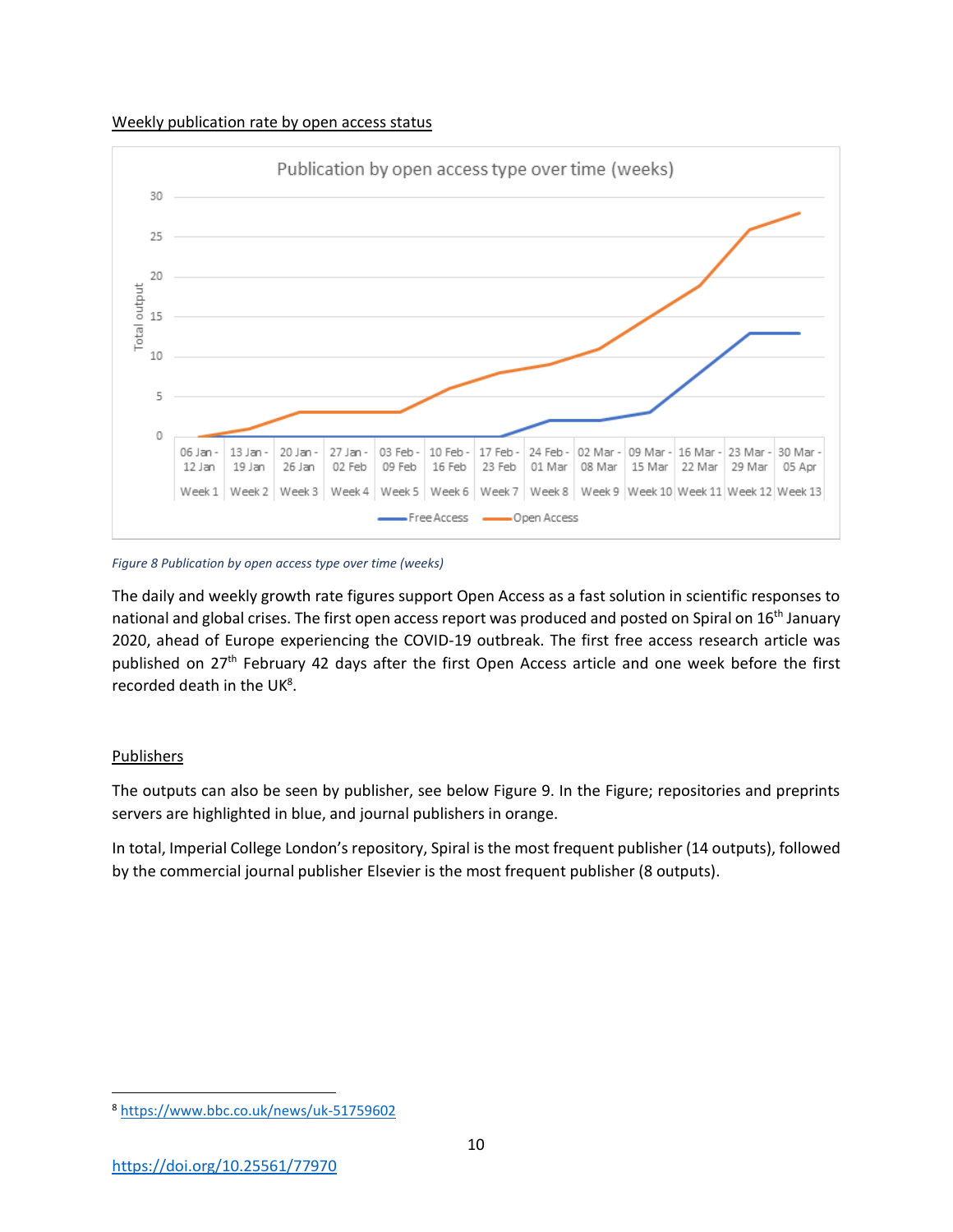

*Figure 9 Outputs by publisher*

| <b>Publisher and Journal</b>                                      | <b>Total output</b>     |
|-------------------------------------------------------------------|-------------------------|
| <b>Elsevier</b>                                                   | 8                       |
| <b>Clinical Radiology</b>                                         | 1                       |
| <b>The Lancet</b>                                                 | 3                       |
| The Lancet Gastroenterology & Hepatology                          | 1                       |
| <b>The Lancet Infectious Diseases</b>                             | 1                       |
| <b>The Lancet Respiratory Medicine</b>                            | 2                       |
| <b>Springer Nature</b>                                            | $\overline{\mathbf{3}}$ |
| <b>BMC Medicine</b>                                               | 1                       |
| <b>Intensive Care Medicine</b>                                    | 1                       |
| <b>Nature Reviews Materials</b>                                   | 1                       |
| <b>BMJ</b>                                                        | 2                       |
| The BMJ                                                           | 2                       |
| <b>Frontiers</b>                                                  | 1                       |
| <b>Frontiers in Cell and Developmental Biology</b>                | 1                       |
| <b>Wiley</b>                                                      | 1                       |
| <b>European Journal of Immunology</b>                             | 1                       |
| <b>MDPI</b>                                                       | 1                       |
| International Journal of Environmental Research and Public Health | 1                       |
| <b>Grand Total</b>                                                | 16                      |